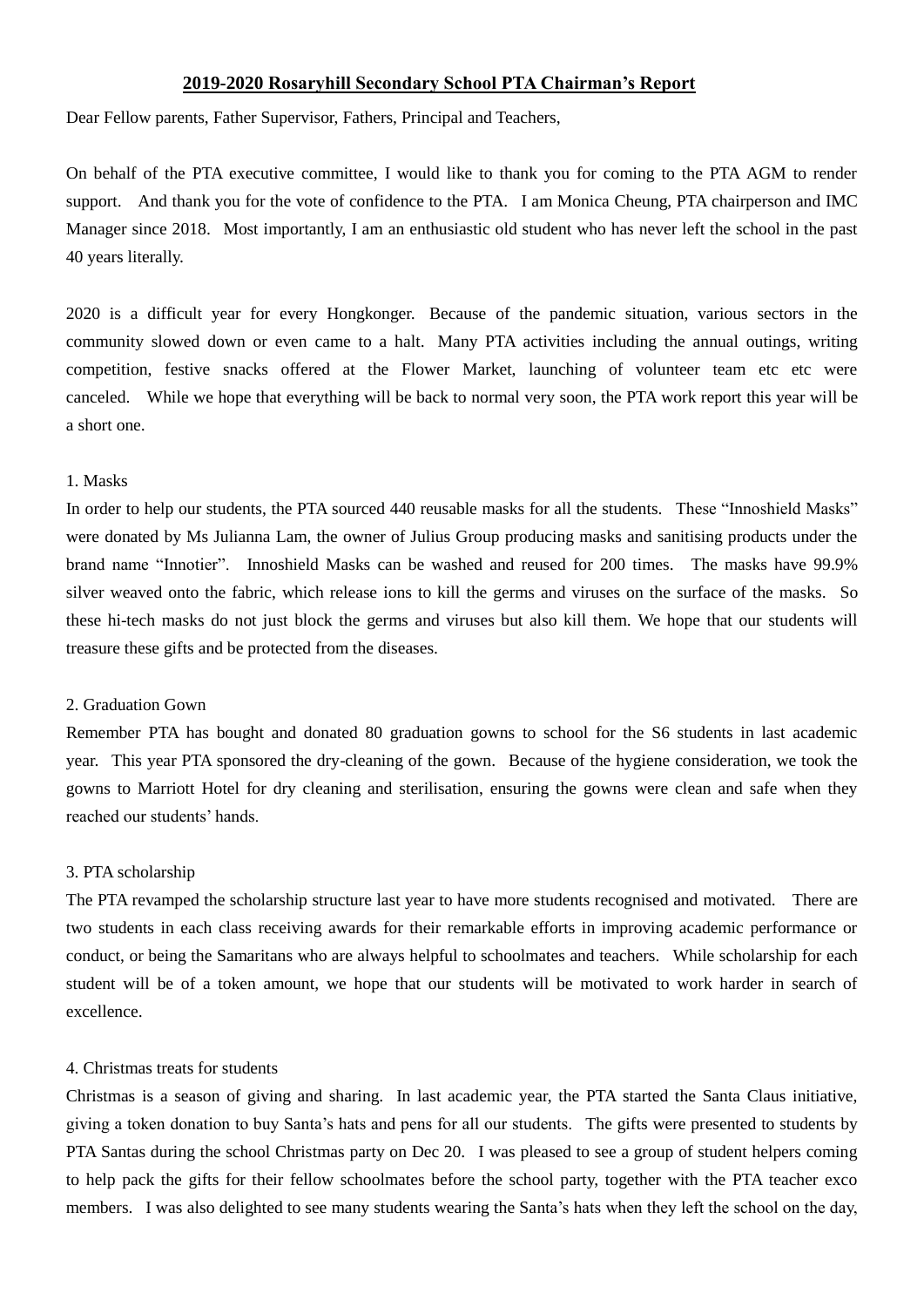which showed that they liked the gifts. We hope that our students could feel the loving care that we wanted to convey through these small gifts. Going forward, the PTA would do our best to keep this celebratory ritual if budget allows.

## 5. Game booth

To add more flavours to the Christmas party, this year PTA set up a game booth at the covered playground together with other activity groups. The winners of the chopstick game and other fun party games got the reward of snack packs, including my favourite popping candies.

#### 6. Thanksgiving for school personnel

As a school tradition, one day prior to the school Christmas Party, on behalf of all parents and funded by the PTA budget, we presented fruit to teachers, office staff, school bus drivers and janitors, to express our gratitude to them for their good work.

### 7. Campus Environment

The PTA strives to improve the learning environment for our children. We proactively followed up with the progress of the repairing and improvement work at school before the school suspension. PTA parents conducted guerrilla check of the toilets and provided feedback to school about the hygiene condition there. Going forward, we will continue to work diligently for the improvement of the campus environment.

#### 8. School Development

I am a keen advocate that the PTA and we parents should have a proactive role in facilitating school development. We are here to support Principal So and her team for bettering the learning and teaching environment. Principal So has been giving update about school matters in each PTA meeting, during which parent exco members would provide our thoughts and ideas. Also, parents' opinions about campus maintenance, academic development and various school matters would be reflected to the school leaders and Sponsoring Body in the IMC meetings.

If you have any ideas about school development or anything that the PTA can assist, please don't hesitate to talk to your class teachers, or please take note of the new PTA personnel and contacts to be announced in the PTA communication posted on "e-class" under the "School News" section.

#### Words of Gratitude

I would like to thank you again for the trust and the vote of confidence. While the works done in the past academic year were significantly fewer than those achieved previously due to the pandemic situation, I would need to thank my wonderful PTA team, especially Ms Rita Wong, our Teacher Vice Chairperson, and Ms So Pui Ting, our Principal, as well as to everyone of you for the continuing support. Please accept my sincere gratitude. The PTA look forward to serving you more in the coming year.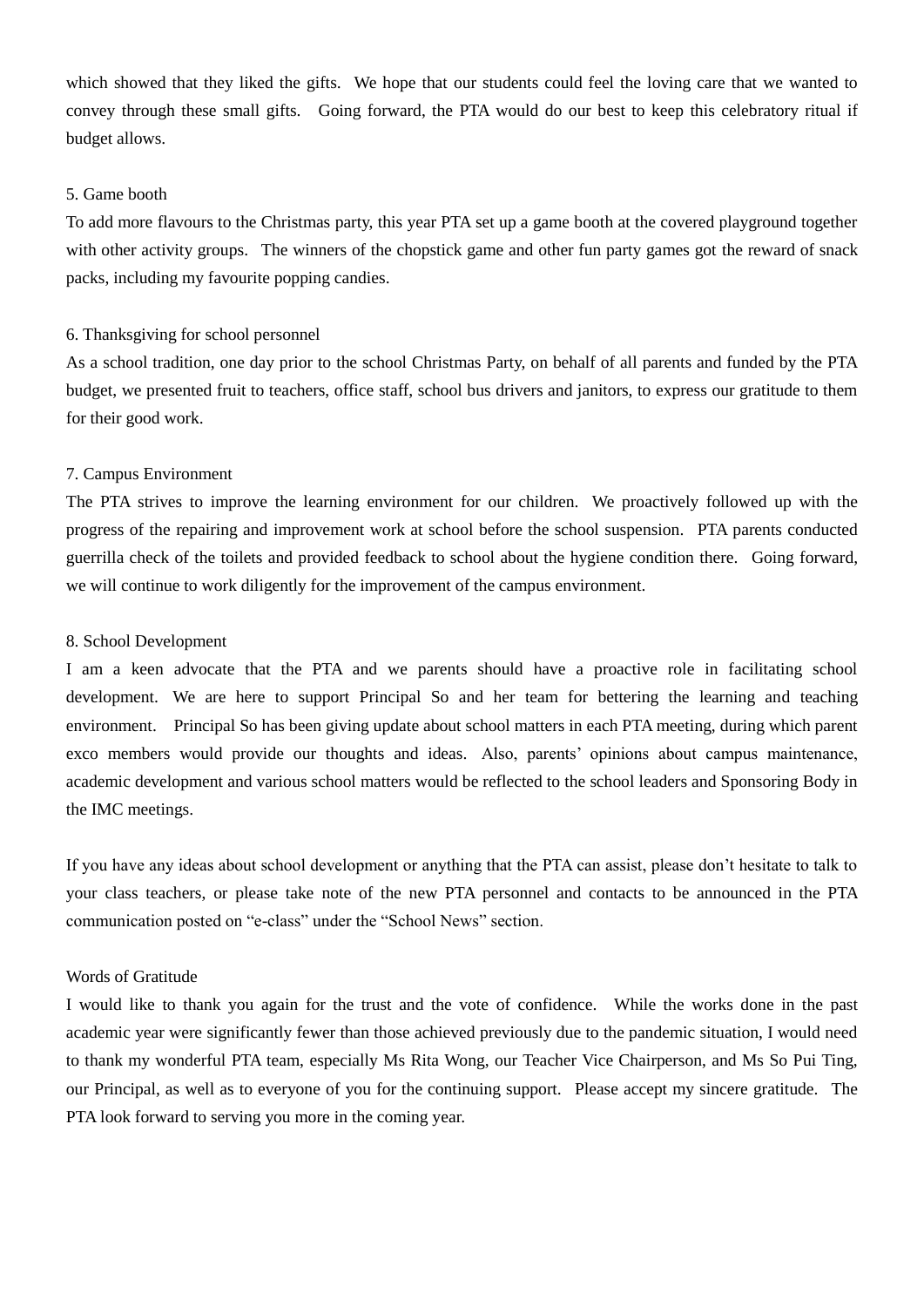### 2019–2020 年度玫瑰崗中學家長教師會主席會務報告

各位家長、校監、神父、校長和老師,早晨。

本人張慧謹代表家教會執行委員會,感謝各位蒞臨家教會週年大會,亦感謝各位對家教會投下信任 的一票。本人自 2018 年起擔任家教會主席及玫瑰崗中學法團校董會成員。更重要的是,我是一位 熱心的玫瑰崗舊生,在過去四十年來從未離開過玫瑰崗學校。

對於每一位香港人而言,2020 年是艱難的一年。因著疫症,社區各界都放慢、甚至停頓了生活的 步伐。很多家教會活動,例如每年一度的家教會旅行、作文比賽、年宵節日小吃派發、家長義工等 都被取消了。因此,本年度的家教會工作報告將一切從簡,我們盼望生活將盡快回復正常。

1. 口罩

為幫助學生,家教會與外界接洽,為所有學生提供 440 個可重用的口罩。這些「銀織滅菌口罩」由 凱盈集團持有人 Julianna Lam 女士捐贈,凱盈集團專門生產 Innotier 品牌的口罩與消毒產品。這些 口罩可清洗及重用 200 次,口罩有 99.9%銀織物料,表面可以釋放離子以阻擋及殺滅細菌和病毒。 我們希望學生能珍惜這些得來不易的禮物,好好保重身體,避免染病。

2. 畢業袍

去年,家教會送贈了 80 套畢業袍給中六同學使用,大家仍記得嗎?本年,家教會資助了畢業袍的 乾洗服務。為確保衛生,我們將畢業袍交由萬豪酒店乾洗及消毒,讓每一位學生均能收到潔淨且安 全的畢業袍。

3. 家教會獎學金

去年,家教會為讓更多學生得到認同和鼓勵,修訂了原有的獎學金制度。現時,每班有兩名學生能 獲得進步獎,以表揚他們在學業、品行和樂於助人方面的努力和進步。雖然每位學生所得的獎學金 只具象徵意義,但我們仍希望學生可以得到鼓勵,力臻完善。

4. 給學生的聖誕禮物

聖誕節是分享的節日。去年,家教會展開「聖誕老人行動」,為所有同學送上聖誕帽和文具。去年 12 月 20 日,家教會成員化身聖誕老人,在聖誕聯歡會為同學送上聖誕禮物。我很高興能看見家教 會老師和同學在聖誕聯歡會前一天合力為全校同學包裝禮物。當我看見很多同學戴上聖誕帽離開學 校時,我很高興,因為這代表他們喜歡那些禮物。我們亦希望同學能從這些小禮物中感受到家教會 對他們的愛與關懷。在將來,家教會必定繼續竭盡所能,在財政情況許可下,繼續舉辦聖誕送禮活 動。

5. 遊戲攤位

為了讓聖誕聯歡增添色彩,去年家教會與其他團體在有蓋操場開設不同的攤位游戲,當中最受歡迎 的是「筷子夾波子」攤位,優勝者可獲得零食包,還有我最喜歡的爆炸糖呢!

6. 感謝校方

作為學校傳統,家教會在聖誕聯歡的前一天,謹代表所有家長,利用家教會資金,向全體老師、文